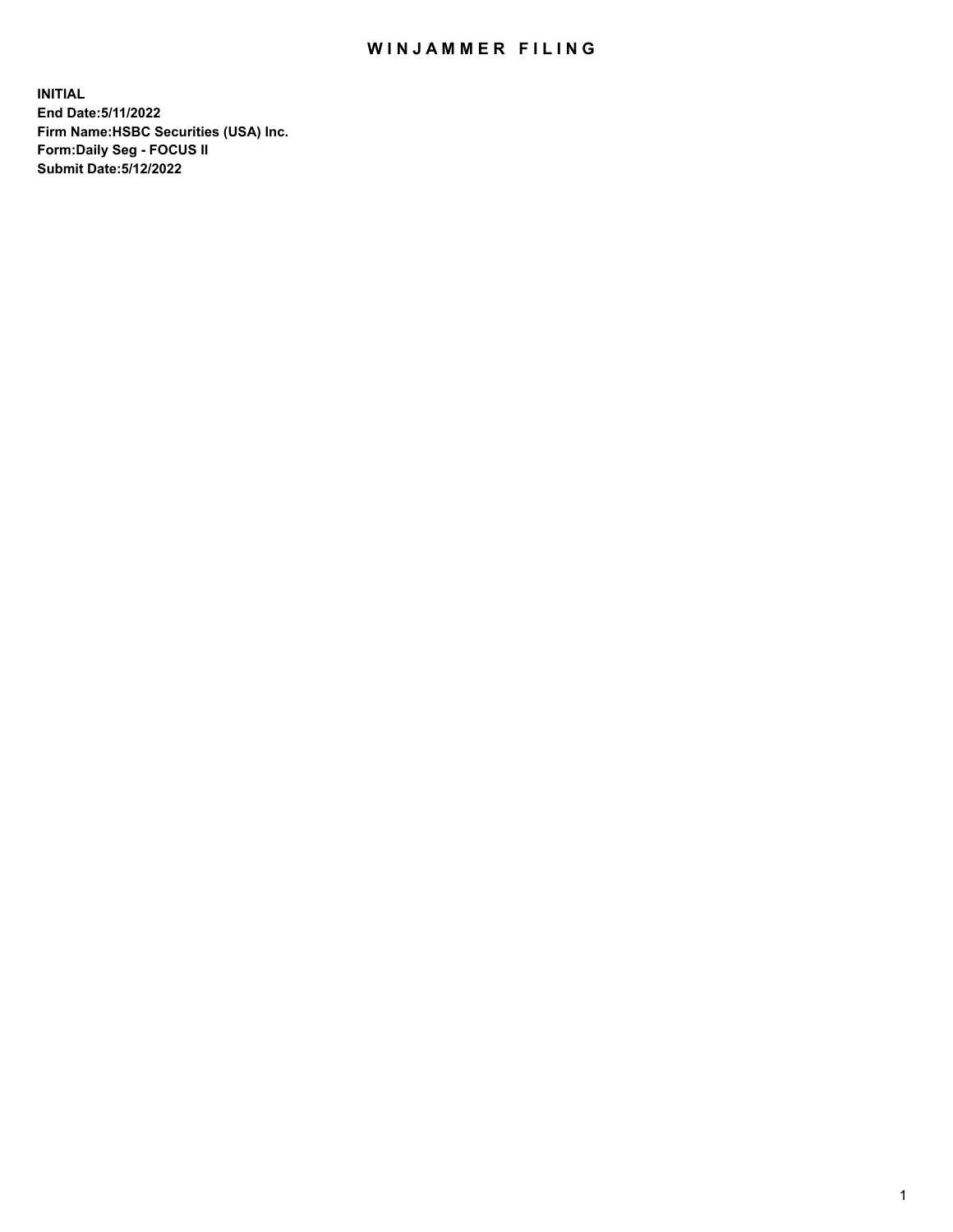**INITIAL End Date:5/11/2022 Firm Name:HSBC Securities (USA) Inc. Form:Daily Seg - FOCUS II Submit Date:5/12/2022 Daily Segregation - Cover Page**

| Name of Company                                                                                                                                                                                                                                                                                                               | <b>HSBC Securities (USA) Inc.</b>                                           |
|-------------------------------------------------------------------------------------------------------------------------------------------------------------------------------------------------------------------------------------------------------------------------------------------------------------------------------|-----------------------------------------------------------------------------|
| <b>Contact Name</b>                                                                                                                                                                                                                                                                                                           | <b>Michael Vacca</b>                                                        |
| <b>Contact Phone Number</b>                                                                                                                                                                                                                                                                                                   | 212-525-7951                                                                |
| <b>Contact Email Address</b>                                                                                                                                                                                                                                                                                                  | michael.vacca@us.hsbc.com                                                   |
| FCM's Customer Segregated Funds Residual Interest Target (choose one):<br>a. Minimum dollar amount: ; or<br>b. Minimum percentage of customer segregated funds required:% ; or<br>c. Dollar amount range between: and; or<br>d. Percentage range of customer segregated funds required between:% and%.                        | 161,000,000<br>$\underline{\mathbf{0}}$<br>0 <sub>0</sub><br>0 <sub>0</sub> |
| FCM's Customer Secured Amount Funds Residual Interest Target (choose one):<br>a. Minimum dollar amount: ; or<br>b. Minimum percentage of customer secured funds required:%; or<br>c. Dollar amount range between: and; or<br>d. Percentage range of customer secured funds required between: % and %.                         | 15,000,000<br><u>0</u><br>0 <sub>0</sub><br>0 <sub>0</sub>                  |
| FCM's Cleared Swaps Customer Collateral Residual Interest Target (choose one):<br>a. Minimum dollar amount: : or<br>b. Minimum percentage of cleared swaps customer collateral required:%; or<br>c. Dollar amount range between: and; or<br>d. Percentage range of cleared swaps customer collateral required between:% and%. | 79,000,000<br><u>0</u><br>00<br>00                                          |

Attach supporting documents CH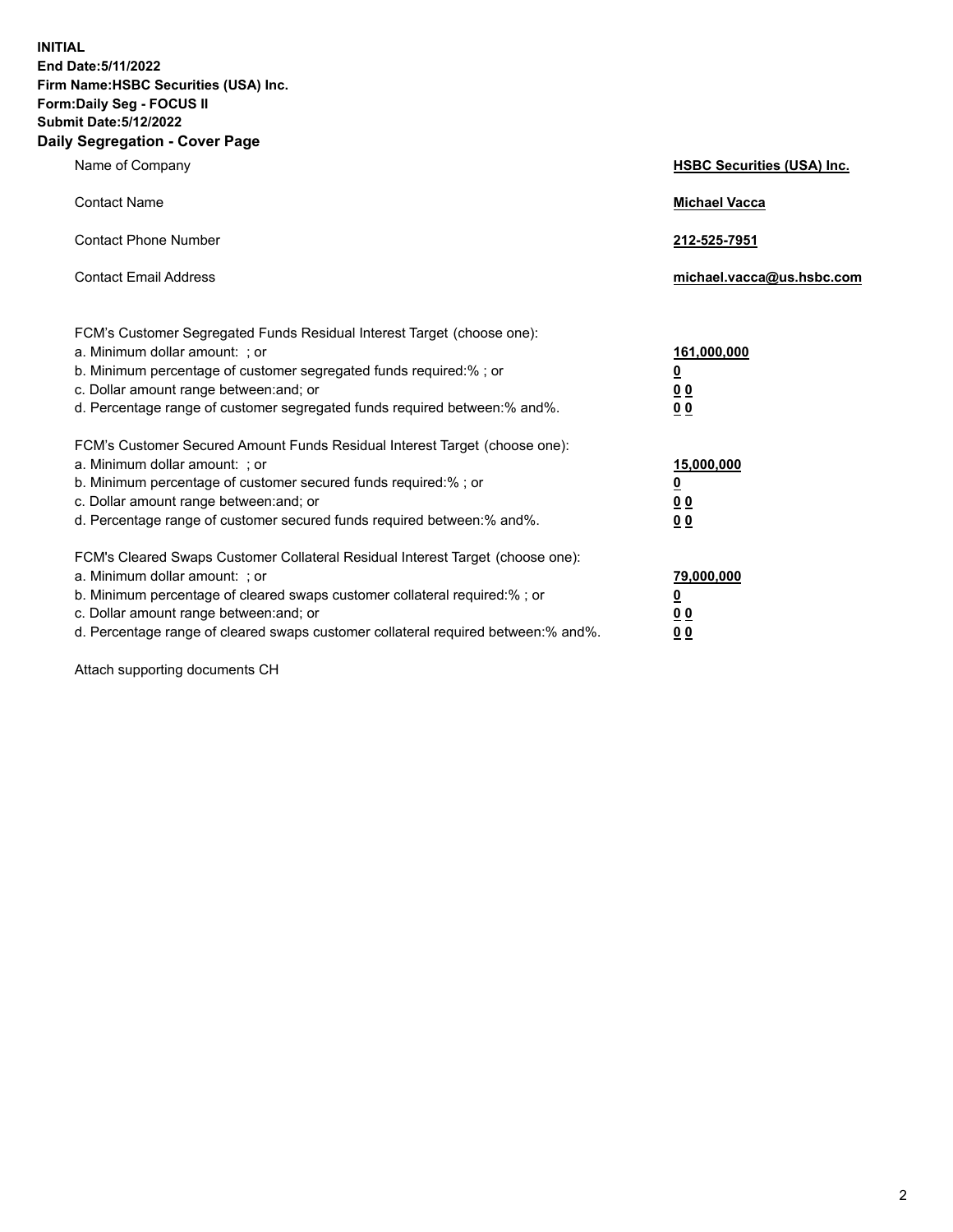**INITIAL End Date:5/11/2022 Firm Name:HSBC Securities (USA) Inc. Form:Daily Seg - FOCUS II Submit Date:5/12/2022 Daily Segregation - Secured Amounts**

## Foreign Futures and Foreign Options Secured Amounts Amount required to be set aside pursuant to law, rule or regulation of a foreign government or a rule of a self-regulatory organization authorized thereunder **0** [7305] 1. Net ledger balance - Foreign Futures and Foreign Option Trading - All Customers A. Cash **158,447,598** [7315] B. Securities (at market) **43,984,703** [7317] 2. Net unrealized profit (loss) in open futures contracts traded on a foreign board of trade **-54,271,506** [7325] 3. Exchange traded options a. Market value of open option contracts purchased on a foreign board of trade **0** [7335] b. Market value of open contracts granted (sold) on a foreign board of trade **0** [7337] 4. Net equity (deficit) (add lines 1. 2. and 3.) **148,160,795** [7345] 5. Account liquidating to a deficit and account with a debit balances - gross amount **4,601,394** [7351] Less: amount offset by customer owned securities **-4,601,244** [7352] **150** [7354] 6. Amount required to be set aside as the secured amount - Net Liquidating Equity Method (add lines 4 and 5) **148,160,945** [7355] 7. Greater of amount required to be set aside pursuant to foreign jurisdiction (above) or line 6. **148,160,945** [7360] FUNDS DEPOSITED IN SEPARATE REGULATION 30.7 ACCOUNTS 1. Cash in banks A. Banks located in the United States **20,681,171** [7500] B. Other banks qualified under Regulation 30.7 **0** [7520] **20,681,171** [7530] 2. Securities A. In safekeeping with banks located in the United States **43,984,703** [7540] B. In safekeeping with other banks qualified under Regulation 30.7 **0** [7560] **43,984,703** [7570] 3. Equities with registered futures commission merchants A. Cash **0** [7580] B. Securities **0** [7590] C. Unrealized gain (loss) on open futures contracts **0** [7600] D. Value of long option contracts **0** [7610] E. Value of short option contracts **0** [7615] **0** [7620] 4. Amounts held by clearing organizations of foreign boards of trade A. Cash **0** [7640] B. Securities **0** [7650] C. Amount due to (from) clearing organization - daily variation **0** [7660] D. Value of long option contracts **0** [7670] E. Value of short option contracts **0** [7675] **0** [7680] 5. Amounts held by members of foreign boards of trade A. Cash **165,843,877** [7700] B. Securities **0** [7710] C. Unrealized gain (loss) on open futures contracts **-54,271,506** [7720] D. Value of long option contracts **0** [7730] E. Value of short option contracts **0** [7735] **111,572,371** [7740] 6. Amounts with other depositories designated by a foreign board of trade **0** [7760] 7. Segregated funds on hand **0** [7765] 8. Total funds in separate section 30.7 accounts **176,238,245** [7770] 9. Excess (deficiency) Set Aside for Secured Amount (subtract line 7 Secured Statement Page 1 from Line 8) **28,077,300** [7380] 10. Management Target Amount for Excess funds in separate section 30.7 accounts **15,000,000** [7780] 11. Excess (deficiency) funds in separate 30.7 accounts over (under) Management Target **13,077,300** [7785]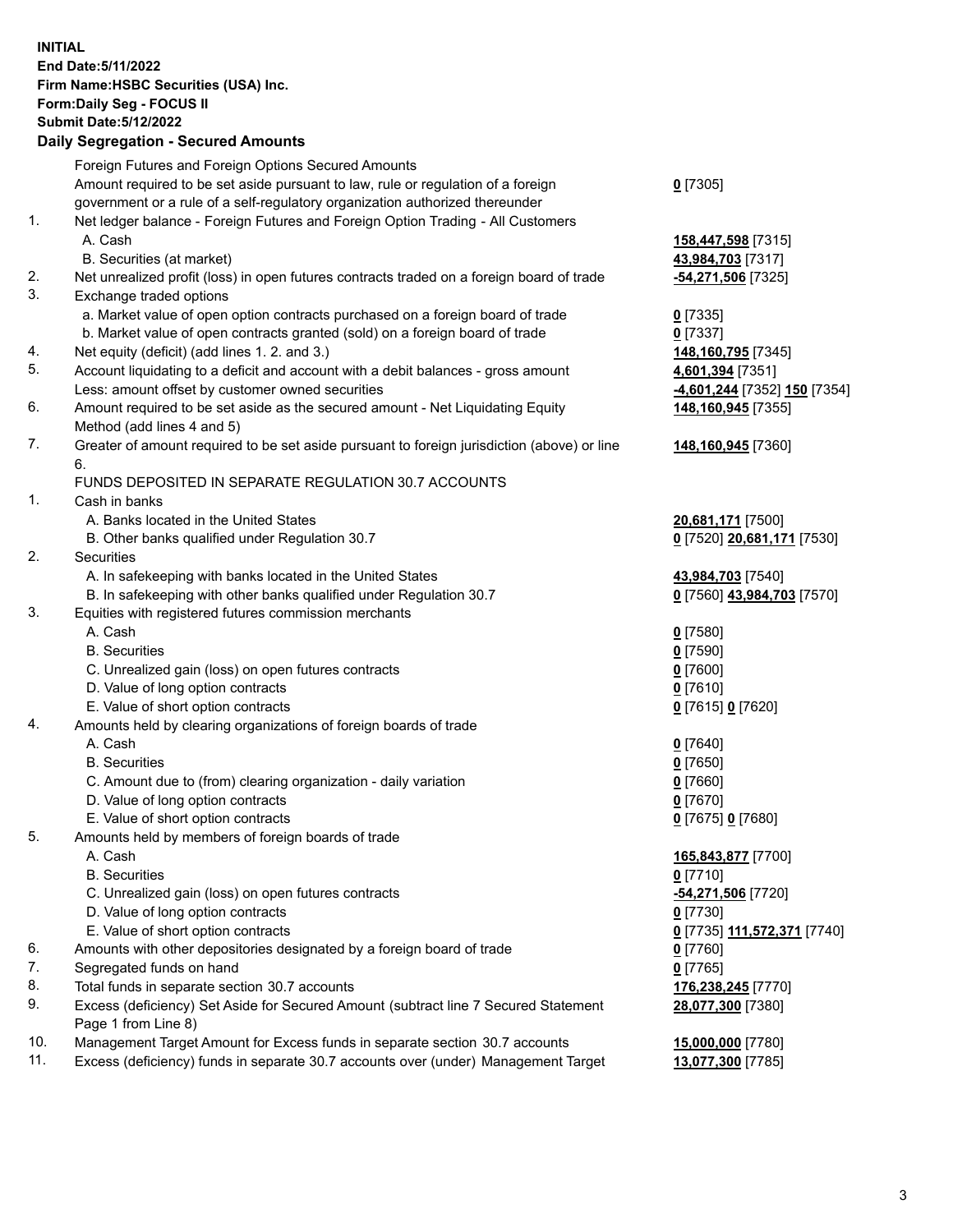**INITIAL End Date:5/11/2022 Firm Name:HSBC Securities (USA) Inc. Form:Daily Seg - FOCUS II Submit Date:5/12/2022 Daily Segregation - Segregation Statement** SEGREGATION REQUIREMENTS(Section 4d(2) of the CEAct) 1. Net ledger balance A. Cash **4,199,119,465** [7010] B. Securities (at market) **1,246,599,229** [7020] 2. Net unrealized profit (loss) in open futures contracts traded on a contract market **-2,147,968,699** [7030] 3. Exchange traded options A. Add market value of open option contracts purchased on a contract market **4,927,364,324** [7032] B. Deduct market value of open option contracts granted (sold) on a contract market **-1,019,850,059** [7033] 4. Net equity (deficit) (add lines 1, 2 and 3) **7,205,264,260** [7040] 5. Accounts liquidating to a deficit and accounts with debit balances - gross amount **3,479,236** [7045] Less: amount offset by customer securities **-3,450,478** [7047] **28,758** [7050] 6. Amount required to be segregated (add lines 4 and 5) **7,205,293,018** [7060] FUNDS IN SEGREGATED ACCOUNTS 7. Deposited in segregated funds bank accounts A. Cash **12,178,712** [7070] B. Securities representing investments of customers' funds (at market) **0** [7080] C. Securities held for particular customers or option customers in lieu of cash (at market) **382,449,472** [7090] 8. Margins on deposit with derivatives clearing organizations of contract markets A. Cash **2,066,523,173** [7100] B. Securities representing investments of customers' funds (at market) **373,073,894** [7110] C. Securities held for particular customers or option customers in lieu of cash (at market) **806,436,460** [7120] 9. Net settlement from (to) derivatives clearing organizations of contract markets **-228,361,839** [7130] 10. Exchange traded options A. Value of open long option contracts **4,927,364,324** [7132] B. Value of open short option contracts **-1,019,850,059** [7133] 11. Net equities with other FCMs A. Net liquidating equity **1,547,646** [7140] B. Securities representing investments of customers' funds (at market) **0** [7160] C. Securities held for particular customers or option customers in lieu of cash (at market) **22,507,813** [7170] 12. Segregated funds on hand **35,205,484** [7150] 13. Total amount in segregation (add lines 7 through 12) **7,379,075,080** [7180] 14. Excess (deficiency) funds in segregation (subtract line 6 from line 13) **173,782,062** [7190] 15. Management Target Amount for Excess funds in segregation **161,000,000** [7194]

16. Excess (deficiency) funds in segregation over (under) Management Target Amount Excess

**12,782,062** [7198]